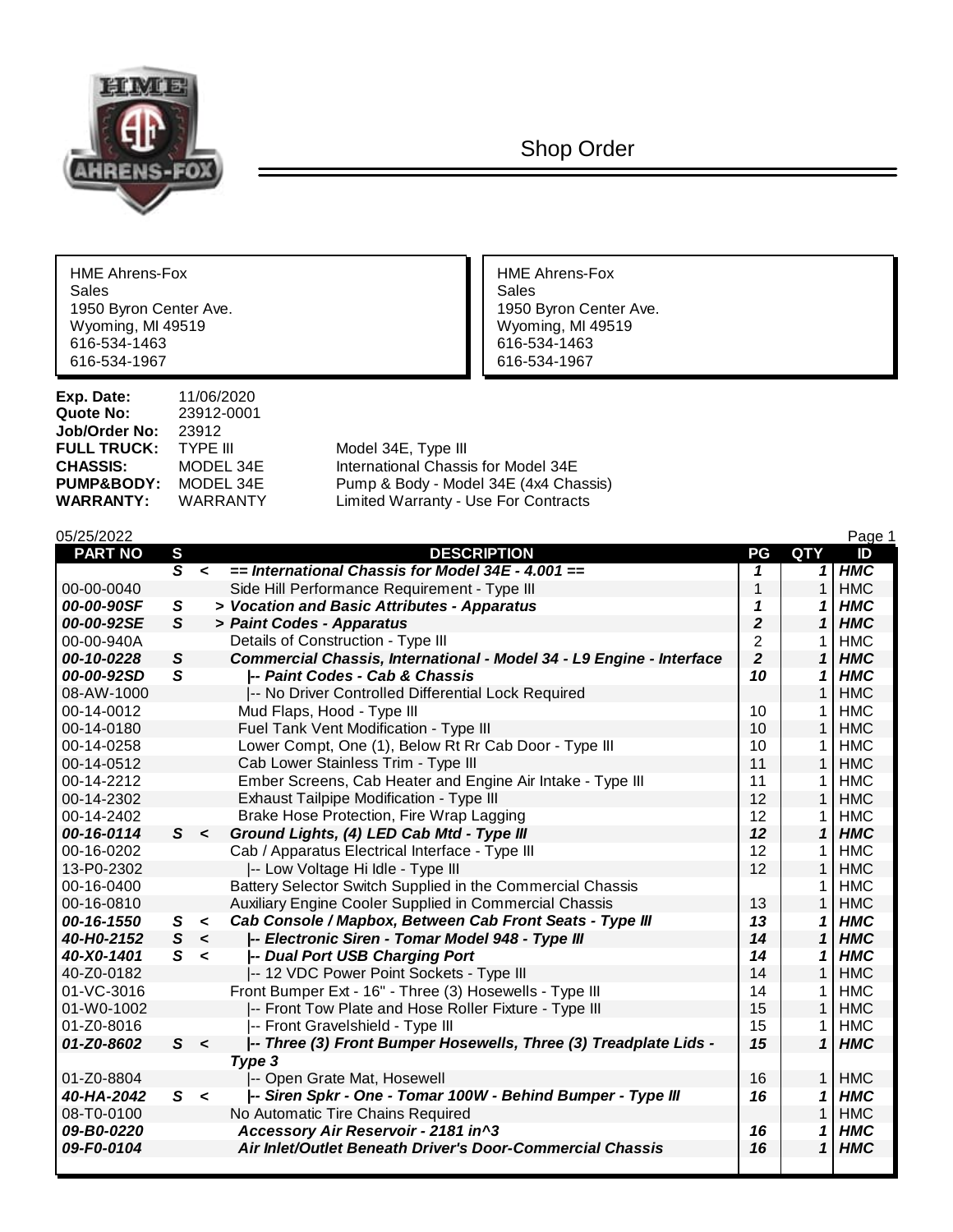| 05/25/2022<br>Page 2 |     |                                                               |    |                  |            |  |
|----------------------|-----|---------------------------------------------------------------|----|------------------|------------|--|
| <b>PART NO</b>       | S   | <b>DESCRIPTION</b>                                            | PG | <b>QTY</b>       | ID         |  |
| 09-F0-0202           |     | Air Auto Eject - Kussmaul w/Cover - Commercial Chassis        | 16 | 1                | <b>HMC</b> |  |
| 09-F0-0216           |     | -- Exterior Mounted - Beneath the Driver's Door - Comm        | 17 | 1                | <b>HMC</b> |  |
| 10-GW-0122           |     | Tire Pressure Monitoring Device - 2 Axles - LED Alert         | 17 | 1                | <b>HMC</b> |  |
| 14-T0-6102           |     | Heavy Duty 10-Bolt PTO - 3000EVS Trans - Type III             | 17 | 1                | <b>HMC</b> |  |
| 40-DE-3021           |     | Cab Door Reflective Material - White - Type III               | 17 | 1                | <b>HMC</b> |  |
| 40-H0-1114           |     | Single Stutter Tone Air Horn - Type III                       | 17 | 1                | <b>HMC</b> |  |
| 40-LC-0116           |     | OCL - Whelen OS LED w/buzzer - Type III                       | 18 | 1.               | <b>HMC</b> |  |
| 40-LE-1004           |     | Engine Maintenance Light LED - Type III                       | 18 | $\mathbf{1}$     | <b>HMC</b> |  |
| 40-LM-1022           |     | Maplight - Federal Signal 18" - Type III                      | 18 | 1.               | <b>HMC</b> |  |
| 40-LS-1030           |     | Roof Mounted Remote Spotlight - Golight - Single              | 18 | 1                | <b>HMC</b> |  |
| 40-LS-1044           | S   | -- LED Lamp                                                   | 18 | 1                | <b>HMC</b> |  |
| 40-Y0-2100           |     | David Clark 3800 Intercom System                              | 18 | 1                | <b>HMC</b> |  |
| 40-Y0-2112           |     | -- Driver Position                                            | 19 | 1                | <b>HMC</b> |  |
| 40-Y0-2176           |     | -- U3811 Remote Headset Station - Radio PTT - Driver          | 19 | 1                | <b>HMC</b> |  |
| 40-Y0-2208           |     | -- Headset - David Clark H3441 - Dual Ear Slotted Dome - Drvr | 19 | 1                | <b>HMC</b> |  |
| 40-Y0-0330           |     | -- Headset Installation Cables                                | 19 | 1                | <b>HMC</b> |  |
| 40-Y0-2114           |     | <b>-- Officer Position</b>                                    | 19 | 1                | <b>HMC</b> |  |
| 40-Y0-2178           |     | -- U3815 Remote Headset Station - Radio PTT                   | 20 | $\mathbf{1}$     | <b>HMC</b> |  |
| 40-Y0-2210           |     | -- {QTY} Headsets - David Clark H3442 - Dual Ear Noise Red    | 20 | 1                | <b>HMC</b> |  |
| 40-Y0-0330           |     | -- Headset Installation Cables                                | 20 | 1                | <b>HMC</b> |  |
| 40-Y0-2122           |     | -- Crew Headsets - First Pair<br>$\geq$                       | 20 | 1                | <b>HMC</b> |  |
| 40-Y0-2210           |     | --{QTY} Headsets - David Clark H3442 - Dual Ear Noise Red     | 20 | $\boldsymbol{2}$ | <b>HMC</b> |  |
| 40-Y0-0330           |     | -- Headset Installation Cables                                | 21 | 2                | <b>HMC</b> |  |
| 40-Y0-2802           |     | -- No Additional Crew Headsets Required                       |    | 1                | <b>HMC</b> |  |
| 40-Y0-2128           |     | -- Pump Panel - Operator Location                             | 21 | 1                | <b>HMC</b> |  |
| 40-Y0-2182           |     | -- Exterior Connector Kit - 18352G                            | 21 | 1                | <b>HMC</b> |  |
| 40-Y0-2200           |     | -- No Headset Required                                        |    | 1                | <b>HMC</b> |  |
| 40-Y0-2444           |     | -- Headset Extension Cable - C3019                            | 21 | 1                | <b>HMC</b> |  |
| 40-Y0-2450           |     | -- No Additional Location Required                            |    | 1                | <b>HMC</b> |  |
| 40-Y0-2344           |     | -- U3805 - Radio Interface Module<br>$\geq$                   | 21 | 1                | <b>HMC</b> |  |
| 40-Z0-0394           |     | Two Way Radio Prep - Type III                                 | 21 | 1                | <b>HMC</b> |  |
| 40-Z0-0914           |     | Radio Antenna and Antenna Wiring - Type III                   | 21 | 1                | <b>HMC</b> |  |
| 45-T0-0104           | S < | 30 Amp - Battery Charger - ProMariner - Type III              | 22 | 1                | <b>HMC</b> |  |
| 45-Z0-1202           |     | -- Kussmaul 20 AMP - 120v - Super Auto Eject - Commercial     | 22 |                  |            |  |
|                      |     |                                                               |    | $\mathbf{1}$     | <b>HMC</b> |  |
| 45-Z0-1302           |     | -- Yellow Auto-Eject Cover                                    | 22 | 1                | <b>HMC</b> |  |
| 45-Z0-1314           |     | -- Plain Cover                                                | 23 | 1                | <b>HMC</b> |  |
| 45-Z0-1322           |     | -- Cab Exterior Mounted - Below the Driver's Door             | 23 | 1                | <b>HMC</b> |  |
| 57-80-1104           |     | High Beam Alternating Headlights - Type III                   | 23 | $\mathbf{1}$     | <b>HMC</b> |  |
|                      |     | v6.003 - RELEASE DATE - 06/02/2021                            |    | 1                | <b>HMC</b> |  |
|                      |     | == Pump & Body - Model 34E (4x4 Chassis) - 6.001 ==           | 23 | 1                | <b>HME</b> |  |
| 08-22-2001           |     | > Apparatus Body Designation, Model Ahrens-Fox                |    | 1                | <b>HME</b> |  |
| 20-02-0102           |     | > HydraTechnology, Pump House Design - Type III               | 23 | 1                | <b>HME</b> |  |
| 20-02-0202           |     | > Pump Enclosure, Side Mount, 27" Wide - Type III             | 24 | 1                | <b>HME</b> |  |
| 20-04-0204           |     | -- Running Boards, w/Laser Grip S/S Surface - Type III        | 24 | 1                | <b>HME</b> |  |
| 20-04-0410           |     | -- No Pumphouse Running Board LED's Required                  |    | 1                | <b>HME</b> |  |
| 20-06-0802           |     | -- Pumphouse Dunnage Compartment - Type III                   | 24 | 1                | <b>HME</b> |  |
| 20-06-1280           |     | -- Dunnage Cover, R/S Hinged - Type III                       | 24 | 1.               | <b>HME</b> |  |
| 20-06-1612           |     | -- Grabrails, (2) L/R Side of Pump House - Type III           | 25 | $\mathbf{1}$     | <b>HME</b> |  |
| 20-08-0802           |     | -- Air Outlet Connection, Mtd L/S PPanel - Type III           | 25 | 1                | <b>HME</b> |  |
| 20-10-1225           |     | -- Work Light, (1) LED, Strip Light, Mtd Pump Compt w/Switch  | 25 | $\mathbf{1}$     | <b>HME</b> |  |
| 20-14-0102           |     | -- Pump Service Access Requirements - Type III                | 25 | 1                | <b>HME</b> |  |
| 20-14-0302           |     | -- Control Panel, Side Mount - Type III - JMP-500 - 500 GPM   | 25 | 1                | <b>HME</b> |  |
| 20-15-0112           |     | -- Identification Labels - Metal Tags - Type III              | 26 | 1                | <b>HME</b> |  |
| 20-15-0202           |     | -- Color Coding for Pump House Tags - Type III                |    | $\mathbf{1}$     | <b>HME</b> |  |
| 20-16-0802           |     | -- Pump Panel Finish, Powder Coat, Black                      | 26 | 1.               | <b>HME</b> |  |
| 20-18-1024           |     | -- Controls & Gauges, Side Mount - Type III                   | 26 | 1                | <b>HME</b> |  |
| 20-18-1403           |     | -- FRC Pump Boss Monitoring Display - High Pressure           | 27 | 1                | <b>HME</b> |  |
| 20-18-1503           |     | -- 4-1/2" Master Pump Gauges, -30-0-600 psig                  | 28 | $\mathbf{1}$     | <b>HME</b> |  |
| 20-18-1550           | S   | -- 2-1/2" Pressure Gauges, 0-400 psig - English               | 28 | 1                | <b>HME</b> |  |
| 20-18-1558           |     | -- 2-1/2" Pressure Gauge LED Lighting                         | 29 | 1                | <b>HME</b> |  |
|                      |     |                                                               |    |                  |            |  |
|                      |     |                                                               |    |                  |            |  |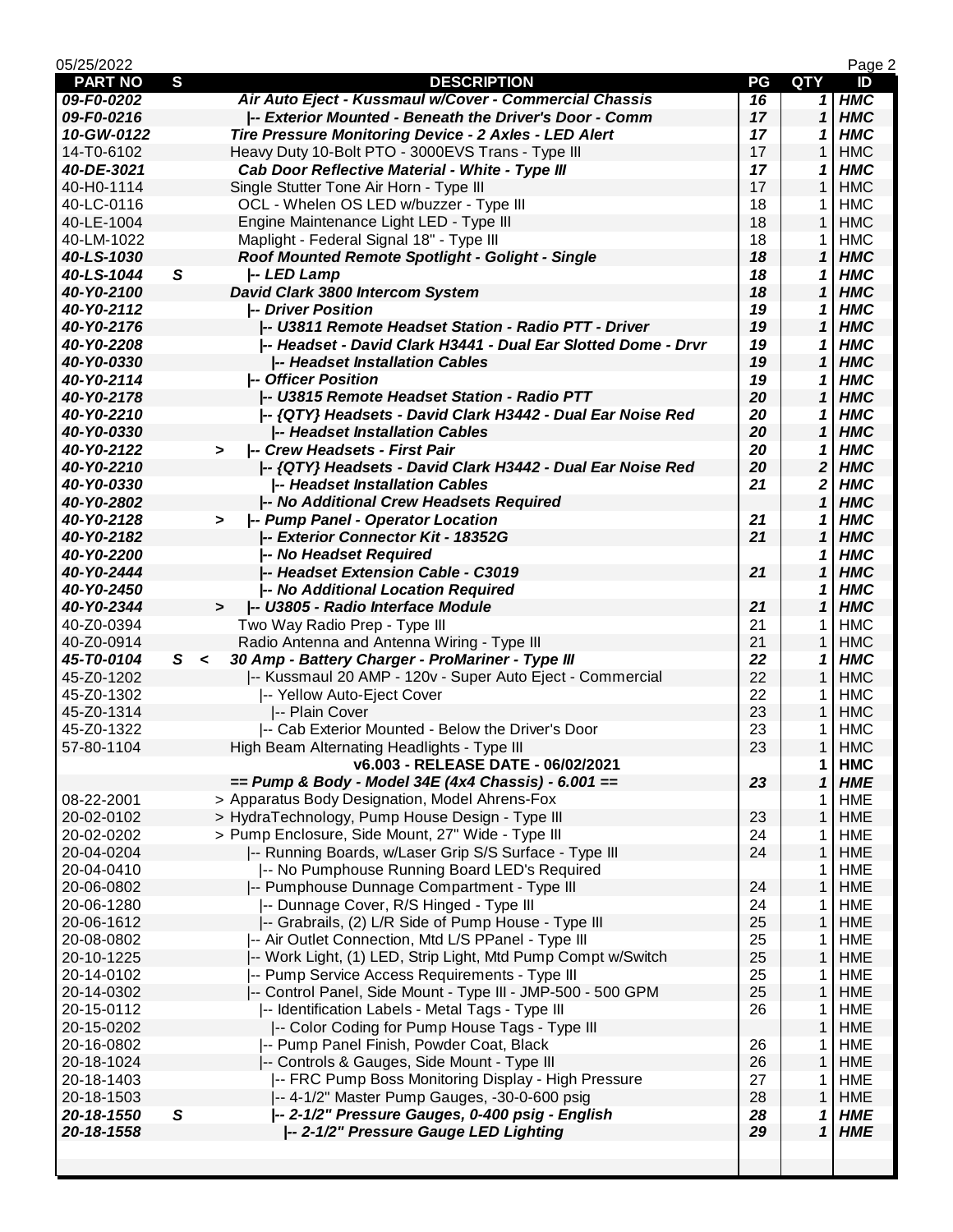| 05/25/2022     |                                                                         |    |              | Page 3     |
|----------------|-------------------------------------------------------------------------|----|--------------|------------|
| <b>PART NO</b> | $\mathbf{s}$<br><b>DESCRIPTION</b>                                      | PG | <b>QTY</b>   | ID         |
| 20-18-1574     | -- Pump Panel LED Lighting - WHITE/RED                                  | 29 | 1            | <b>HME</b> |
| 20-18-2040     | -- Drain Discharges - 90° Ports                                         | 29 | $\mathbf{1}$ | <b>HME</b> |
| 20-18-2404     | -- Switch, Air Horn Activation, Mtd PPanel, Push Button w/Lbl           | 29 | 1            | <b>HME</b> |
| 30-26-0410     | -- Gauge, (1) Water Tank Level - FRC Tank Vision                        | 29 | 1            | <b>HME</b> |
|                | Side Mount Pumps - STANDARD Height Crosslays                            |    | 1            | <b>HME</b> |
| 20-21-2100     | -- Pump, Midship, Darley "JMP-500", 500 GPM PTO - Type III              | 30 | 1            | <b>HME</b> |
|                | <b>Pump Compartment</b>                                                 |    | 1            | <b>HME</b> |
| 20-14-5002     | -- Pump House Storage Compartments - Type III - JMP Pump                | 30 | $\mathbf{1}$ | <b>HME</b> |
| 20-26-0302     | -- Pump Rating, 500 GPM                                                 | 31 | 1            | <b>HME</b> |
| 20-27-0100     | -- Altitude Requirements, 0' to 2000 Feet Above Sea Level               | 31 | $\mathbf{1}$ | <b>HME</b> |
| 22-06-0904     | -- Primer, Air Primer, Trident, On Darley Pump<br>$\blacktriangleright$ | 31 | 1            | <b>HME</b> |
| 22-06-0930     | -- Manual Primer Control Valve                                          | 32 | 1            | <b>HME</b> |
| 22-06-0940     | -- No Vacuum Gauge Required                                             |    | 1            | <b>HME</b> |
| 22-06-0948     | -- No Remote Primer Required                                            |    | 1            | <b>HME</b> |
| 22-06-0970     | -- Trident Warranty, 5 Year Parts                                       | 32 | 1            | <b>HME</b> |
| 20-28-0100     | -- PTO Pump Mounting System                                             | 32 | $\mathbf{1}$ | <b>HME</b> |
| 22-08-0202     | -- PTO Pump Shift, Cab Mounted                                          | 32 | 1            | <b>HME</b> |
| 22-11-0204     | -- Magnesium Anode, Water Pump - Type III                               | 33 | $\mathbf{1}$ | <b>HME</b> |
| 22-14-1000     | -- Thermal Relief Valve, TRV-L, Automatic                               | 33 | 1            | <b>HME</b> |
| 22-14-1702     | -- Intake Pressure Relief Valve, TFT                                    | 33 | 1            | <b>HME</b> |
| 22-18-0400     | -- Master Drain, Manual Mtd Pump Panel                                  | 33 | 1            | <b>HME</b> |
| 22-20-0100     | -- Certified NFPA Pump Test, Completed Apparatus Certificate            | 34 | $\mathbf{1}$ | <b>HME</b> |
|                | <b>Steamer Inlets</b>                                                   |    | 1            | <b>HME</b> |
| 24-02-1302     | -- Single Steamer Inlet, 4" NST, L/S w/Strainer                         | 34 | $\mathbf{1}$ | <b>HME</b> |
| 30-40-1040     | -- Cap, 4" Long Handle - Chrome                                         | 34 | 1.           | <b>HME</b> |
|                | <b>Left Side Small Intake</b>                                           |    | $\mathbf{1}$ | <b>HME</b> |
| 24-21-0040     | -- Pump Side Intake, Left Side                                          | 34 | 1            | <b>HME</b> |
|                | <b>Right Side Small Intake</b>                                          |    | 1            | <b>HME</b> |
| 24-21-0240     | -- Pump Side Intake, Right Side                                         | 34 | 1            | <b>HME</b> |
|                | Left Side Pump Panel Discharges                                         |    | 1            | <b>HME</b> |
| 26-03-0024     | -- Discharge, Left Side - Side Operated                                 | 35 | 1.           | <b>HME</b> |
|                | <b>Rear Discharges</b>                                                  |    | 1            | <b>HME</b> |
| 26-06-6010     | -- Rear Discharges - 2-1/2 Left / 1-1/2 Right                           | 35 | 1            | <b>HME</b> |
|                | <b>Front Bumper Jumplines</b>                                           |    | $\mathbf 1$  | <b>HME</b> |
| 26-08-0604     | -- Front Jumpline, Dual 1-1/2" w/2" Plumbing, - Type III                | 36 | 1            | <b>HME</b> |
|                | <b>Crosslay Assemblies</b>                                              |    | 1            | <b>HME</b> |
| 28-11-0710     | -- Pump House Hose Lay, (2) Beds - Type III                             | 36 | 1            | <b>HME</b> |
| 28-12-2804     | -- Cover, Crosslay, Aluminum w/Vinyl Flaps - Type III                   | 37 | 1            | <b>HME</b> |
| 28-14-0800     | -- Vinyl End Flap Color, Crosslay, Vinyl, Brilliant Red                 | 37 | 1            | <b>HME</b> |
|                | <b>Booster Reels</b>                                                    |    | $\mathbf{1}$ | <b>HME</b> |
| 28-22-0546     | -- Booster Reel, Hannay, 150' - 3/4" Hardline - Type III                | 37 | 1            | HME        |
| 28-24-0302     | -- Hose, Booster, 150'/3/4" Rbr Cvrd, 800 Lb Test - Type III            | 37 | 1            | <b>HME</b> |
| 28-28-0100     | -- Switch, Pump Dunnage Booster Reel                                    | 37 | 1            | <b>HME</b> |
| 28-28-0600     | -- No Reel Speed Reduction Required                                     |    | 1            | <b>HME</b> |
|                | <b>Back Pack Filler System</b>                                          |    | 1            | <b>HME</b> |
| 28-30-3010     | -- Back Pack Pump Filler System                                         | 38 | 1            | <b>HME</b> |
|                | <b>Ball Valves</b>                                                      |    | 1            | <b>HME</b> |
| 30-00-0202     | -- Ball Valves, Akron Heavy Duty                                        | 38 | 1            | <b>HME</b> |
|                | <b>Tank Plumbing and Indicators / Gauges</b>                            |    | 1            | <b>HME</b> |
| 30-20-0602     | -- Piping, Tank To Pump, 3" Air Operated                                | 38 | 1            | <b>HME</b> |
| 30-22-0406     | -- Tank Refill, 2" Line w/ 1/4 Turn Valve                               | 38 | 1            | <b>HME</b> |
|                | <b>Direct Tank Fill - Left Rear</b>                                     |    | 1            | <b>HME</b> |
| 30-23-0110     | -- Direct Tank Fill, Left Rear - Type III                               | 39 | 1            | <b>HME</b> |
|                | <b>Foam Systems</b>                                                     |    | 1            | <b>HME</b> |
| 20-32-0410     | -- Foam System, Foam Pro #1600/2.0 Class A, Auto, Type III              | 39 | 1            | <b>HME</b> |
| 20-19-1010     | -- Foam Manifold Pressure Relief on Shutdown                            | 39 | 1            | HME        |
| 20-32-5052     | -- Class 'A' Foam Operation Only                                        | 39 | 1            | <b>HME</b> |
| 20-32-7025     | -- Foam Tank Refill System, Hale, EZ-Fill, Single Tank                  | 40 | $\mathbf{1}$ | <b>HME</b> |
| 20-34-0190     | -- Foam Syst Outlets - Type III                                         | 40 | 1            | <b>HME</b> |
| 20-36-0256     | -- Controls, Foam System, Foam Pro 1600 - Type III                      | 40 | 1            | <b>HME</b> |
|                |                                                                         |    |              |            |
|                |                                                                         |    |              |            |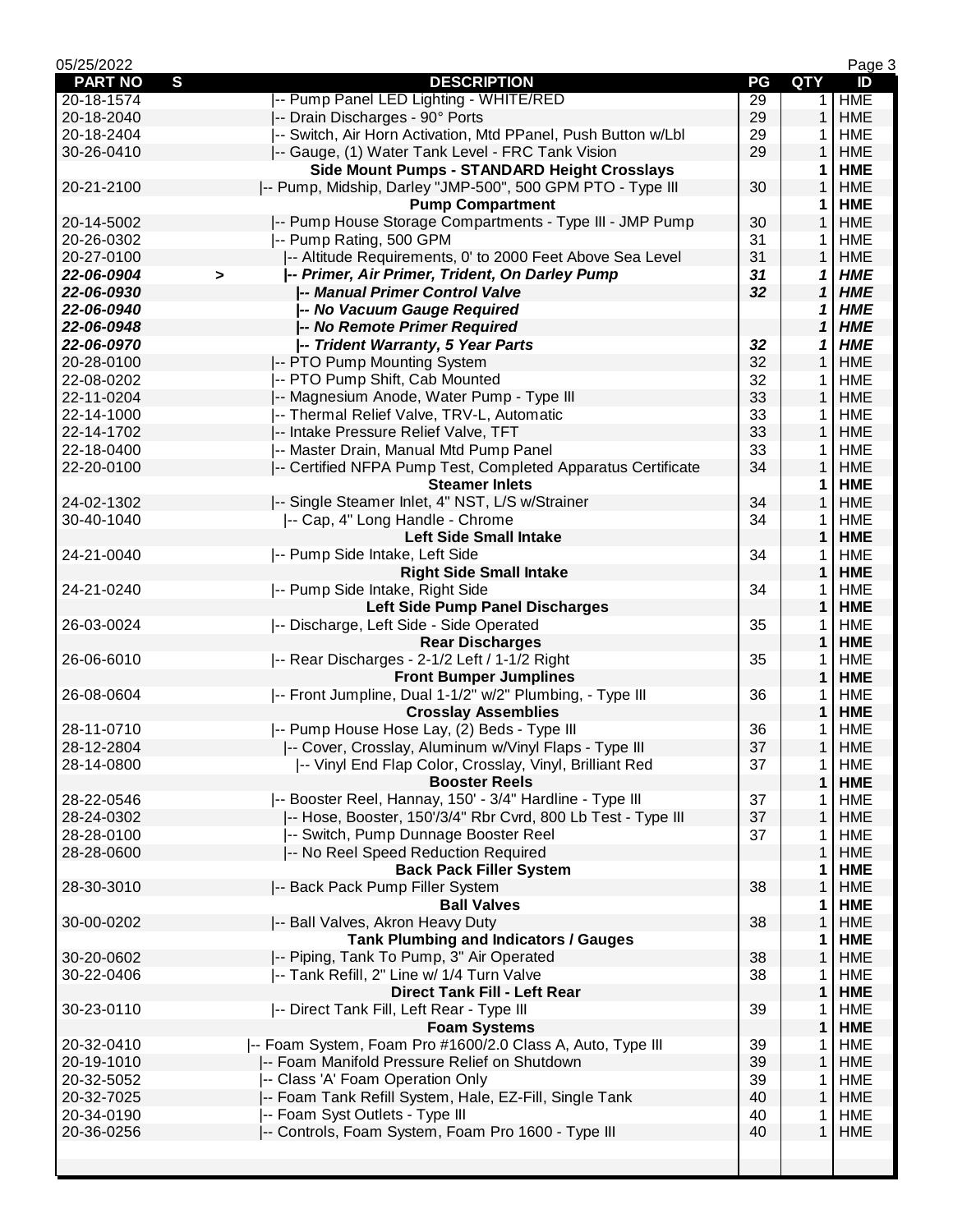| 05/25/2022               |                                                                                              |          |                   | Page 4     |
|--------------------------|----------------------------------------------------------------------------------------------|----------|-------------------|------------|
| <b>PART NO</b>           | $\mathbf{s}$<br><b>DESCRIPTION</b>                                                           | PG       | QTY               | ID         |
|                          | <b>Diesel / Portable Pumps</b>                                                               |          | 1                 | <b>HME</b> |
| 20-38-1162               | -- Diesel Pump, Darley 1-1/2AGE 150 GPM Type III<br>S                                        | 40       | 1                 | <b>HME</b> |
| 20-43-5060               | -- Diesel Pump Piping - Type III                                                             | 41       | 1                 | <b>HME</b> |
| 30-26-0500               | -- No Water Tank Level Gauge Required                                                        |          | $\mathbf{1}$      | <b>HME</b> |
| 22-02-1002               | > Heat Exchanger w/Non-Gated Line, Comm                                                      | 42       | 1                 | <b>HME</b> |
|                          | <b>Water / Foam Tanks and Equipment</b>                                                      |          | 1                 | <b>HME</b> |
| 30-02-0312               | Water Tank Construction - Type III                                                           | 42       | 1                 | <b>HME</b> |
| 30-14-3012               | -- Foam Tank, (1) 20 Glns, Cls A, External-Bolt On, Type III                                 | 43       | 1                 | <b>HME</b> |
| 34-04-0800               | -- Hosebed Bulkhead, (1), Stainless Steel<br>$\geq$                                          | 43       | 1                 | <b>HME</b> |
| 30-18-0204               | -- Tank Mounting, Cradle - Type III                                                          | 43       | $\mathbf{1}$      | <b>HME</b> |
| 30-18-0600               | -- Tank Cradle - Painted to Match Axles Color                                                | 44       | 1                 | <b>HME</b> |
| 30-21-0200               | -- Booster Tank Drain, 2" w/1/4 Turn Valve                                                   | 44       | $\mathbf{1}$      | <b>HME</b> |
| 34-06-1022               | -- Hosebed Dunnage Cover, Alum, Hinged - Type III                                            | 44       | 1.                | <b>HME</b> |
|                          | APPARATUS BODY DESIGN AND CONSTRUCTION                                                       |          | 1                 | <b>HME</b> |
| 32-02-0210               | Body Design and Construction, Type III                                                       | 44       | 1                 | <b>HME</b> |
| 32-02-9000               | -- Compartment Interior Finish                                                               | 46       | 1                 | <b>HME</b> |
| 32-05-0100               | -- Brushed Stainless Compartment Roof - Not a Stepping Surface                               | 46       | 1                 | <b>HME</b> |
| 46-18-1200               | -- Rear Tailboard, LaserGrip Stainless Steel - Type III                                      | 46       | 1                 | <b>HME</b> |
|                          | <b>EXTERIOR COMPARTMENTATION AND EQUIPMENT</b>                                               |          | 1                 | <b>HME</b> |
| 40-01-2120               | Frame Extension, Rear, Type III                                                              | 47       | $\mathbf{1}$      | <b>HME</b> |
| 40-01-2200               | -- Rear Frame Extension - Painted to Match Frame Color                                       | 47       | 1                 | <b>HME</b> |
| 40-02-0190               | Ext Compartment Design and Construction, Type III                                            | 47       | $\mathbf{1}$      | <b>HME</b> |
| 40-02-0208               | -- Compartment Ventilation w/Filtration - Type III                                           | 48       | 1                 | <b>HME</b> |
| 40-02-0304               | Type III 4x4) FH/RD Cmpts, Beam Ladder & Suction Storage                                     |          | $\mathbf{1}$      | <b>HME</b> |
| 30-04-0480               | -- Water Tank Capacity, 500 US Gallons - Type III                                            | 48       | 1                 | <b>HME</b> |
| 30-02-1014               | -- Tank Fill Tower, 10" x 14", w/4" Vent - Type III                                          |          | 1                 | <b>HME</b> |
|                          | -- Cubic Ft, Body / Hosebed 48, 101.5" OAL - Type III                                        | 48       |                   | <b>HME</b> |
| 30-12-4120<br>34-02-0300 |                                                                                              | 48<br>49 | 1<br>$\mathbf{1}$ | <b>HME</b> |
|                          | -- Hosebed w/Top Loading Equipment Compartment - Type III                                    |          |                   |            |
| 34-04-0600               | -- Dividers, (Qty) Hosebed, Adjustable, Smth Alum w/Radius Crnr<br>$\, > \,$<br>$\mathsf{s}$ | 50       | $\overline{c}$    | <b>HME</b> |
| 34-06-1020               | /-- Hosebed Covers, Alum, Dual, Hinged - Type III<br>$\prec$                                 | 50       | $\mathbf{1}$      | <b>HME</b> |
| 34-06-1404               | -- Vinyl Flaps, Red, Mtd Each Alum Hsbd Cover - Type III                                     | 50       | 1                 | <b>HME</b> |
| 46-10-1000               | -- Lights, Aluminum Hosebed Cover, (4) LED w/Auto Swtch                                      | 50       | 1                 | <b>HME</b> |
|                          | LEFT SIDE EXTERIOR COMPARTMENT DIMENSIONS                                                    |          | 1                 | <b>HME</b> |
| 40-12-0300               | -- Left Side Compartments - Type III                                                         | 51       | 1                 | <b>HME</b> |
| 40-15-0118               | -- Hinged Doors, L/S, Flsh Mnt, Dbl Pan S/S - Type III                                       | 51       | 1                 | <b>HME</b> |
| 40-16-0300               | -- Door Latches, L/S, Hansen, Slam w/"D" Ring, Locking                                       | 51       | $\mathbf{1}$      | <b>HME</b> |
|                          | <b>FENDER CONFIGURATIONS</b>                                                                 |          | 1                 | <b>HME</b> |
| 41-00-0382               | -- Wheel Area, Single Axle - 4 SCBA Tubes - Type III                                         | 51       | 1                 | <b>HME</b> |
| 46-06-0404               | -- Fenderettes and Wheel Well Liners - Stainless - Type III                                  | 51       | 1.                | HME        |
| 46-08-0204               | -- Mud Flaps, Rear - Type III                                                                | 52       | 1                 | <b>HME</b> |
| 46-28-0402               | -- SCBA Tubes, (4) Rear Wheelwell, (2) L/S - (2) R/S, Type III                               | 52       | 1                 | <b>HME</b> |
| 46-28-0680               | -- SCBA Bottle Retention Strap(s)                                                            | 52       | 1                 | <b>HME</b> |
|                          | RIGHT SIDE EXTERIOR COMPARTMENT DIMENSIONS                                                   |          | 1                 | <b>HME</b> |
| 42-02-0300               | -- Right Side Compartments - Type III                                                        | 52       | 1                 | <b>HME</b> |
| 42-07-0118               | -- Hinged Doors, R/S, Flsh Mnt, Dbl Pan S/S - Type III                                       | 53       | 1                 | <b>HME</b> |
| 42-08-0300               | -- Door Latches, R/S, Hansen, Slam w/"D" Ring, Locking                                       | 53       | 1                 | <b>HME</b> |
|                          | <b>REAR BODY EXTERIOR COMPARTMENT DIMENSIONS</b>                                             |          | 1                 | <b>HME</b> |
| 42-12-0304               | -- RR1, Rear Compartment - Type III                                                          | 53       | 1                 | <b>HME</b> |
| 42-25-0118               | -- Hinged Doors, Rear, Flsh Mnt, Dbl Pan S/S - Type III                                      | 53       | 1                 | <b>HME</b> |
| 42-12-0900               | -- Door Latches, Rear, Hansen, Slam w/"D" Ring, Locking                                      | 53       | 1                 | <b>HME</b> |
| 42-20-0240               | -- RR2, Ladder Storage Compt, R/S, On Beam - Type III                                        | 53       | 1                 | <b>HME</b> |
| 42-08-0500               | -- Door Latches, Rotary "D" Ring, Locking                                                    | 53       | $\mathbf{1}$      | <b>HME</b> |
| 72-00-0004               | -- Type III Ladder Group, 20-3 Section                                                       | 54       | 1                 | <b>HME</b> |
| 72-08-0920               | -- Ladder, 20' Three-Sect Ext, Duo-Safety                                                    | 54       | $\mathbf 1$       | <b>HME</b> |
| 72-18-0100               | -- No Pike Pole(s) w/Fiberglass Handles Required                                             |          | 1                 | <b>HME</b> |
| 72-34-0190               | -- No Rubbish Hooks, w/Fiberglass Handles Required                                           |          | 1                 | <b>HME</b> |
| 72-40-0190               | -- No Digging Bar Required - Type III<br>$\geq$                                              |          | 1                 | <b>HME</b> |
| 42-20-1250               | S<br>-- Suction Hose Storage Compt, Stainless, Painted W/Rear Door<br>$\prec$                | 54       | 1                 | <b>HME</b> |
| 76-02-5780               | -- Hard Suction, 8' x 4", Lightweight PVC w/4" NH Cplngs                                     | 54       | 2                 | <b>HME</b> |
| 76-02-0201               | -- No Additional Hard Suction Hose Required                                                  |          | 1                 | HME        |
|                          |                                                                                              |          |                   |            |
|                          |                                                                                              |          |                   |            |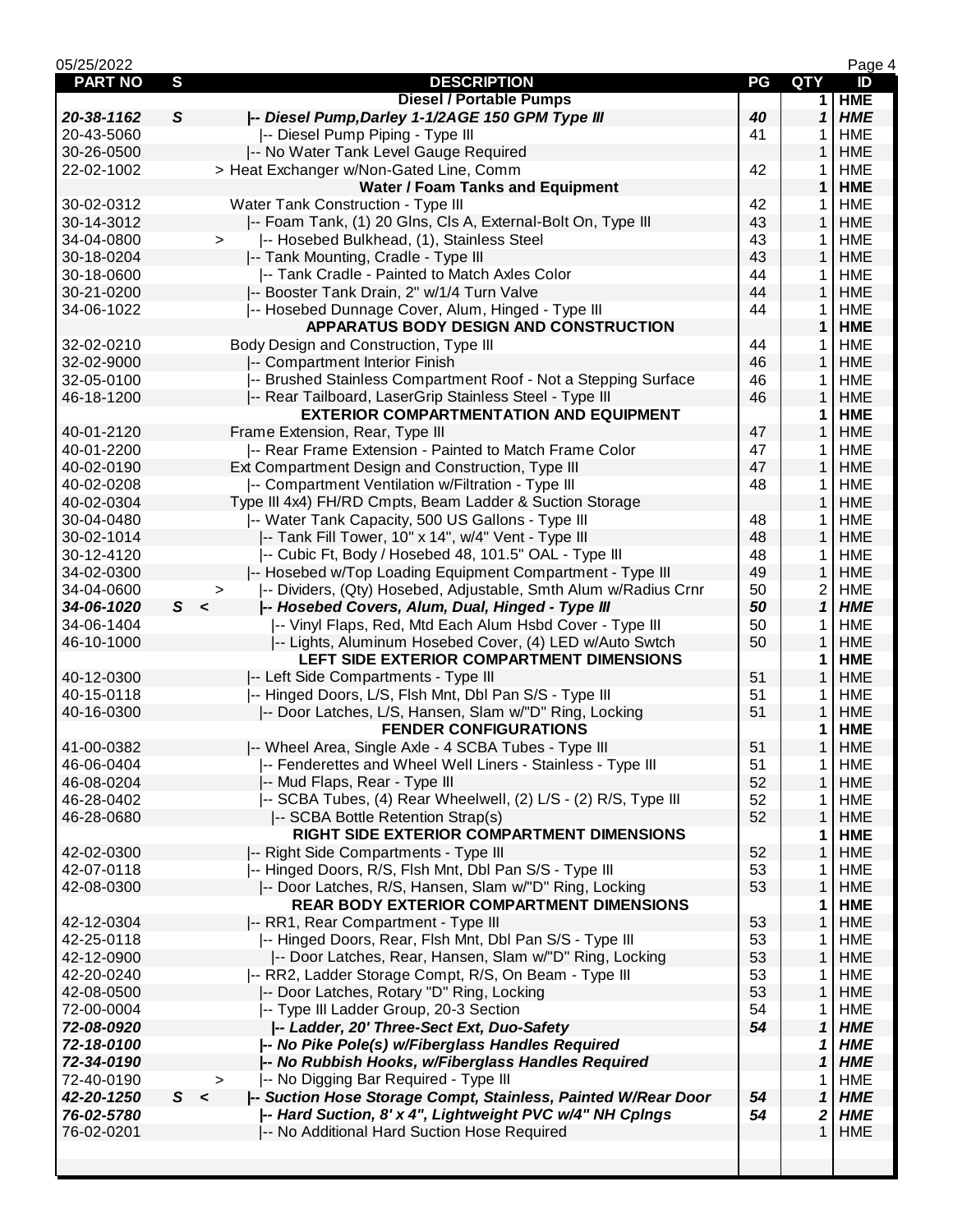| 05/25/2022     |              |         |                                                                     |    |              | Page 5     |
|----------------|--------------|---------|---------------------------------------------------------------------|----|--------------|------------|
| <b>PART NO</b> | S            |         | <b>DESCRIPTION</b>                                                  | PG | <b>QTY</b>   | ID         |
| 76-06-0700     |              |         | -- Strainer, (1) 4" Kochek, Barrel Type, Chrome Plated              | 54 | 1            | <b>HME</b> |
|                |              |         | <b>EXTERIOR BODY COMPONENTS</b>                                     |    | 1            | <b>HME</b> |
| 46-05-0610     |              |         | -- Rubrail, Body, LED Strip, Armor Guard, Warning/Ground - Rat      | 54 | 1            | <b>HME</b> |
| 46-05-1000     |              |         | -- No Rub Rail Conspicuity Tape Required                            |    | 1            | <b>HME</b> |
| 46-06-0472     |              |         | -- Painted Apparatus Body - Type III                                | 55 | 1            | <b>HME</b> |
| 46-10-0210     |              |         | -- Lights, Compartment, LED Strip, Armor Protected - Type III -     | 55 | $\mathbf{1}$ | <b>HME</b> |
|                |              |         | White/Red                                                           |    |              |            |
| 46-14-0210     |              |         | -- Lights, Underbody - Type III                                     | 55 | $\mathbf{1}$ | <b>HME</b> |
| 46-20-0600     |              |         | -- Fixed Steps with Hand Hold, Body Rear - Type III                 | 55 | 1            | <b>HME</b> |
| 46-08-1012     |              |         | -- Interface (I-Zone) Brackets, Mounted Rear Body - Type III        | 56 | $\mathbf{1}$ | <b>HME</b> |
| 46-26-0600     |              |         | -- Handrails, Rear, Type III                                        | 56 | 1            | <b>HME</b> |
|                |              |         | <b>Exterior Body Equipment / Mounting Devices</b>                   |    | 1            | <b>HME</b> |
|                |              |         | <b>HEADLIGHT / TAILLIGHT / TURN / ICC LIGHTING</b>                  |    | 1            | <b>HME</b> |
| 55-01-0120     |              |         | -- Commercial Cab - Type III                                        |    | 1            | <b>HME</b> |
| 55-02-2002     |              |         | -- Body - LED - ICC Lighting - Type III                             | 56 | 1            | <b>HME</b> |
| 55-03-0144     | $\mathsf{s}$ |         | -- Tomar Rectangular Driving Lights - Type III TRX 06WC             | 56 | $\mathbf 1$  | <b>HME</b> |
| 55-05-0124     | $\mathsf{s}$ |         | -- Rear Stop/Tail/Turn/Reverse with NFPA Lower Zone C               | 56 | 1            | <b>HME</b> |
|                |              |         | <b>Warning - Tomar ICC Lights</b>                                   |    |              |            |
|                |              |         | /-- No Body Side Turn Signal Required                               |    |              |            |
| 55-05-0200     |              |         |                                                                     |    | 1<br>1       | <b>HME</b> |
| 55-06-0500     |              |         | /-- No Center Rear Brake Light Required                             |    |              | <b>HME</b> |
| 55-06-0600     |              |         | -- No Backup Light Remote Switching Required                        |    | 1            | <b>HME</b> |
| 55-06-1000     |              |         | -- License Plate Bracket w/LED Light                                | 57 | 1            | <b>HME</b> |
|                |              |         | <b>WARNING LIGHT PACKAGES</b>                                       |    | 1            | <b>HME</b> |
|                |              |         | <b>CHASSIS WARNING LIGHT SELECTIONS</b>                             |    | 1            | <b>HME</b> |
| 57-01-Z344     |              |         | -- LED - COMMERCIAL - Type III                                      |    | 1            | <b>HME</b> |
| 57-04-3308     | $\mathsf{s}$ |         | -- Lightbar, Frt, Tomar -Scorpion 58" LED Type III                  | 57 | 1            | <b>HME</b> |
|                |              |         | <b>APPARATUS WARNING LIGHT SELECTIONS</b>                           |    | 1            | <b>HME</b> |
| 57-10-0000     |              |         | -- No Opticon Option Required - Separate Roof Mounted               |    | 1            | <b>HME</b> |
| 57-20-3404     | S            | $\prec$ | /-- Lower Front Warning, Tomar - LED - Type III                     | 57 | 1            | <b>HME</b> |
| 57-30-3402     | S            | $\prec$ | -- Bumper Side, Tomar- LED - Type III                               | 57 | 1            | <b>HME</b> |
| 57-34-3416     | S            | $\,<$   | /-- Body Side Over Wheel, Tomar - LED - Type III                    | 58 | 1            | <b>HME</b> |
| 57-40-3416     | $\mathsf{s}$ | $\prec$ | -- Upper Rear, Tomar - LED - Type III                               | 58 | 1            | <b>HME</b> |
|                |              |         | <b>REAR TRAFFIC ADVISOR</b>                                         |    | 1            | <b>HME</b> |
| 57-44-3404     | $\mathsf{s}$ |         | /-- Tomar - LED - Traffic Director Type III                         | 58 | 1            | <b>HME</b> |
|                |              |         | <b>BODY SIDE SCENE LIGHTING</b>                                     |    | 1            | <b>HME</b> |
| 58-09-3010     | XU           |         | /-- Scene Lights Tomar LED Type III                                 | 58 | 1            |            |
| 58-09-3026     |              |         | -- Side Work Lighting - Type III                                    | 59 | 1            | <b>HME</b> |
|                |              |         | <b>BODY REAR SCENE LIGHTING</b>                                     |    | $\mathbf 1$  | <b>HME</b> |
|                |              |         | TYPE III COMPARTMENT ACCESSORY PACKAGES                             |    | 1            | <b>HME</b> |
| 48-03-2310     |              |         | Type III, Model 34 Custom Body Accessory Package                    |    | $\mathbf{1}$ | <b>HME</b> |
| 48-03-2311     |              |         | -- Compartment L1 - Full Depth, Left Side Over Rear Axle            |    | 1            | <b>HME</b> |
| 48-03-2340     |              |         | -- L1 Accessories, two (2) Adj. Shelves                             | 59 | $\mathbf{1}$ | <b>HME</b> |
| 48-03-2312     |              |         | -- Compartment L2 - Full Depth, Full Height - Left Side Behind Rear |    | 1            | <b>HME</b> |
|                |              |         | Axle                                                                |    |              |            |
| 48-03-2342     |              |         | -- L2 Accessories, three (3) Adj. Shelves, one (1) pull-out tray    | 59 | 1            | <b>HME</b> |
| 48-03-2314     |              |         | -- Compartment RR1 - Full Depth, Full Height - Rear Compartment     |    | $\mathbf{1}$ | <b>HME</b> |
| 48-03-2344     |              |         | -- RR1 Accessories, one (1) Adj. Shelf, one (1) pull out tray       | 60 | 1            | <b>HME</b> |
| 48-03-2316     |              |         | -- Compartment R2 - Split Depth - Right Side Behind Rear Axle       |    | 1            | <b>HME</b> |
| 48-03-2346     |              |         | -- R2 Accessories, three (3) Adj. Shelves, one (1) pull-out tray    | 60 | 1            | <b>HME</b> |
| 48-03-2318     |              |         | -- Compartment R1 - Reduced Depth, Right Side Over Rear Axle        |    | 1            | <b>HME</b> |
| 48-03-2348     |              |         | -- R1 Accessories, two (2) Adj. Shelves                             | 61 |              | <b>HME</b> |
|                |              |         | <b>WHEEL CHOCKS</b>                                                 |    | 1<br>1       | <b>HME</b> |
|                |              |         |                                                                     |    |              |            |
| 70-24-1012     |              |         | Wheel Chocks, (2) Worden 7HY HD, Yellow Alum - Type III             | 61 | 1            | <b>HME</b> |
|                |              |         | <b>STRIPING</b>                                                     |    | 1            | <b>HME</b> |
| 84-02-2000     | S            |         | Striping, 1"x4" Scotchlite, Reflective, Vhcl Prmtr                  | 61 | 1            | <b>HME</b> |
| 84-04-1202     |              |         | /-- No Stripe Flare Required                                        |    | 1            | <b>HME</b> |
| 84-04-3010     |              |         | -- Base Stripe Color, White Reflective                              | 62 | 1            | <b>HME</b> |
| 84-04-3110     |              |         | -- Accent Stripe Color, White Reflective                            | 62 | $\mathbf{1}$ | <b>HME</b> |
|                |              |         | <b>CHEVRONS</b>                                                     |    | 1            | <b>HME</b> |
| 84-04-2760     |              |         | > Chevron, Rear Door(s), 4" Red/Yellow - Type III                   | 62 | 1            | <b>HME</b> |
|                |              |         |                                                                     |    |              |            |
|                |              |         |                                                                     |    |              |            |